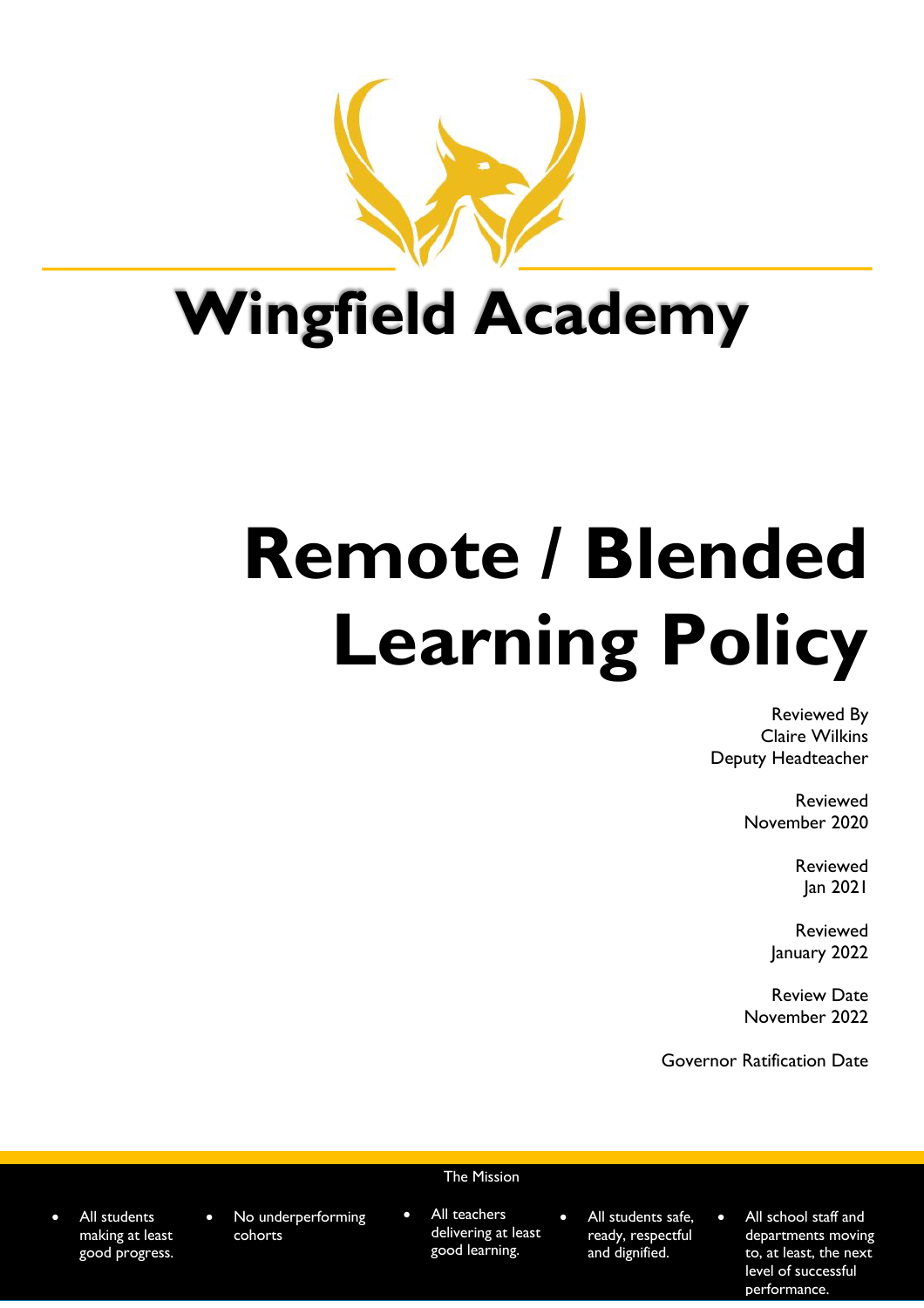### **Child centred, progress focussed allowing young people to grow and thrive.**

**T**ogether **E**veryone **A**chieves **M**ore

#### **Contents**

- 1. Rationale
- 2. Remote Learning
- 3. Expectations
- 4. Special Educational Needs
- 5. Vulnerable children
- 6. Teacher self-isolation
- 7. Student self-isolation
- 8. Quality Assurance
- 9. Tracking and monitoring completion
- 10. Returning to the Academy
- 11. Assessment and Feedback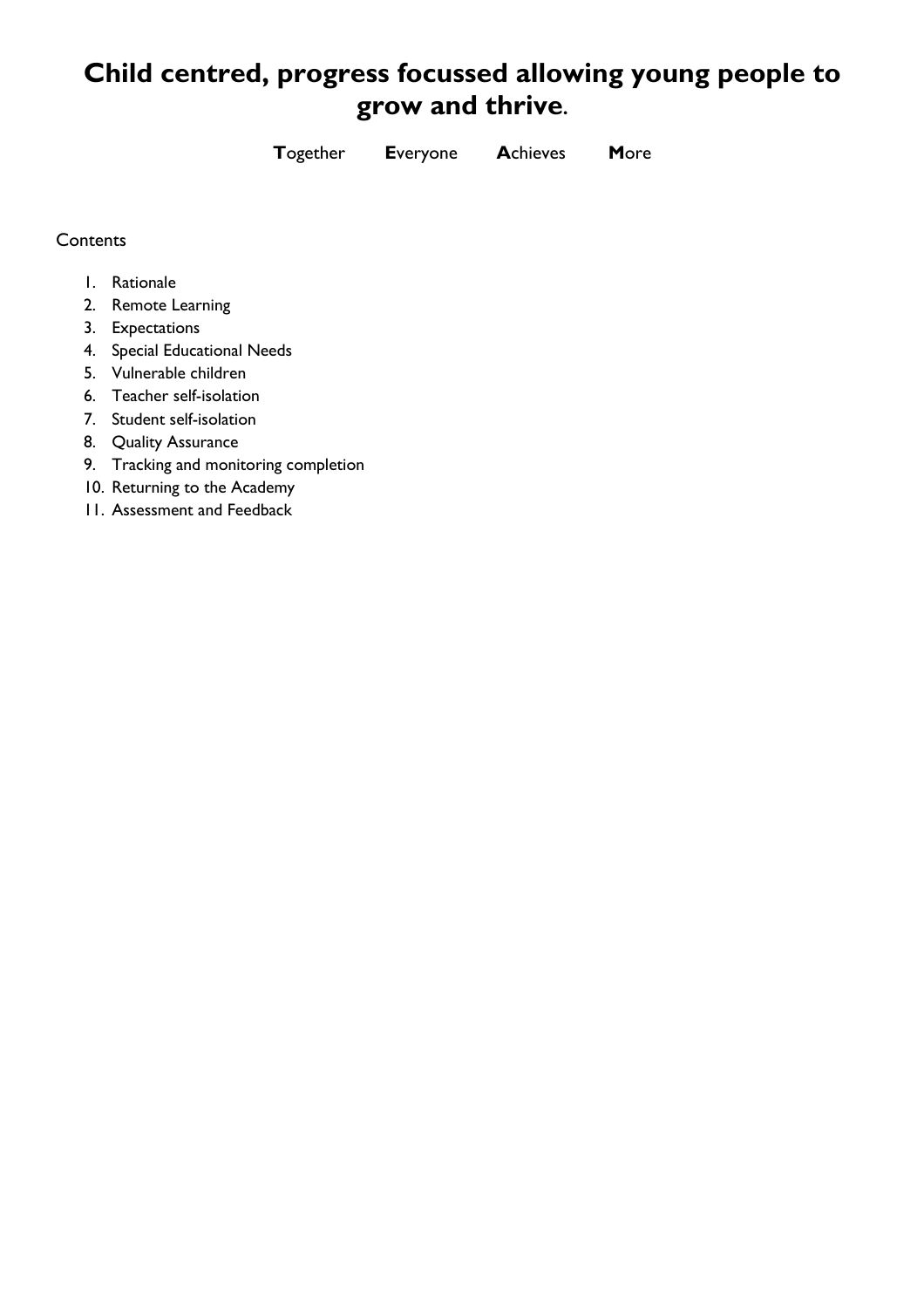#### **1. Rationale**

The social restrictions of COVID – 19 has fundamentally changed the manner in which we can educate our young people, requiring us to move more fluidly between class-based learning and online education.

With the constraints of Covid-19 continuing to impact on students accessing education, it is important for the Academy to set a structure for developing this approach in order to provide the highest level of education, using the tools available to us. In doing so mitigate against the impact of self-isolation and school closure upon the educational achievements of our students.

This information is intended to provide clarity and transparency to pupils and parents or carers about what to expect from the Academy for the remote education where national or local restrictions require entire cohorts (or bubbles) to remain at home.

For details of what to expect where individual pupils are self-isolating, please see the final section of this page.

#### **2. Remote Learning**

Remote learning will be delivered live via Google Classroom in the first instance for those students who can access on-line learning remotely, for those that do not have access to IT / Internet paper based packs will be provided. Google Classroom is a collaborative platform that allows for real-time communication and sharing of resources between teachers and their classes. Every student of the Academy has been set up on Google Classroom and have been registered into their classes to allow student to access same day remote learning. In the event of a whole school closure, remote live learning will commence on day one of isolation.

Both Key Stage 3 and 4 students will receive 5 hours a day of live lessons. Where live lessons are not able to be delivered recorded lessons / videos / step by step guides and learning activities will be loaded onto the classroom for your child to undertake independently. Teachers will teach a planned and wellsequenced curriculum so that knowledge and skills are built incrementally, with a good level of clarity about what is intended to be taught and practised in each subject so that pupils can progress through the school's curriculum

Curriculum team leaders will ensure that work is provided on a weekly basis to all year groups following the Academy expectations.

The website has been designed to support students and parents with accessing remote learning. Lead staff have been assigned to support parents and students to ensure everyone can access the resources they require, with step by step guides / video clips and who to contact if further support is required.

Your child can access the remote learning package via a range of technologies including desk top computers, laptops, mobile devices, Xbox gaming devices. The Academy will aim to overcome barriers to digital access for students by:

• distributing school-owned laptops / DFE provided accompanied by a user agreement or contract

• providing printed resources, such as textbooks and workbooks, to structure learning, supplemented with other forms of communication to keep pupils on track or answer questions about work.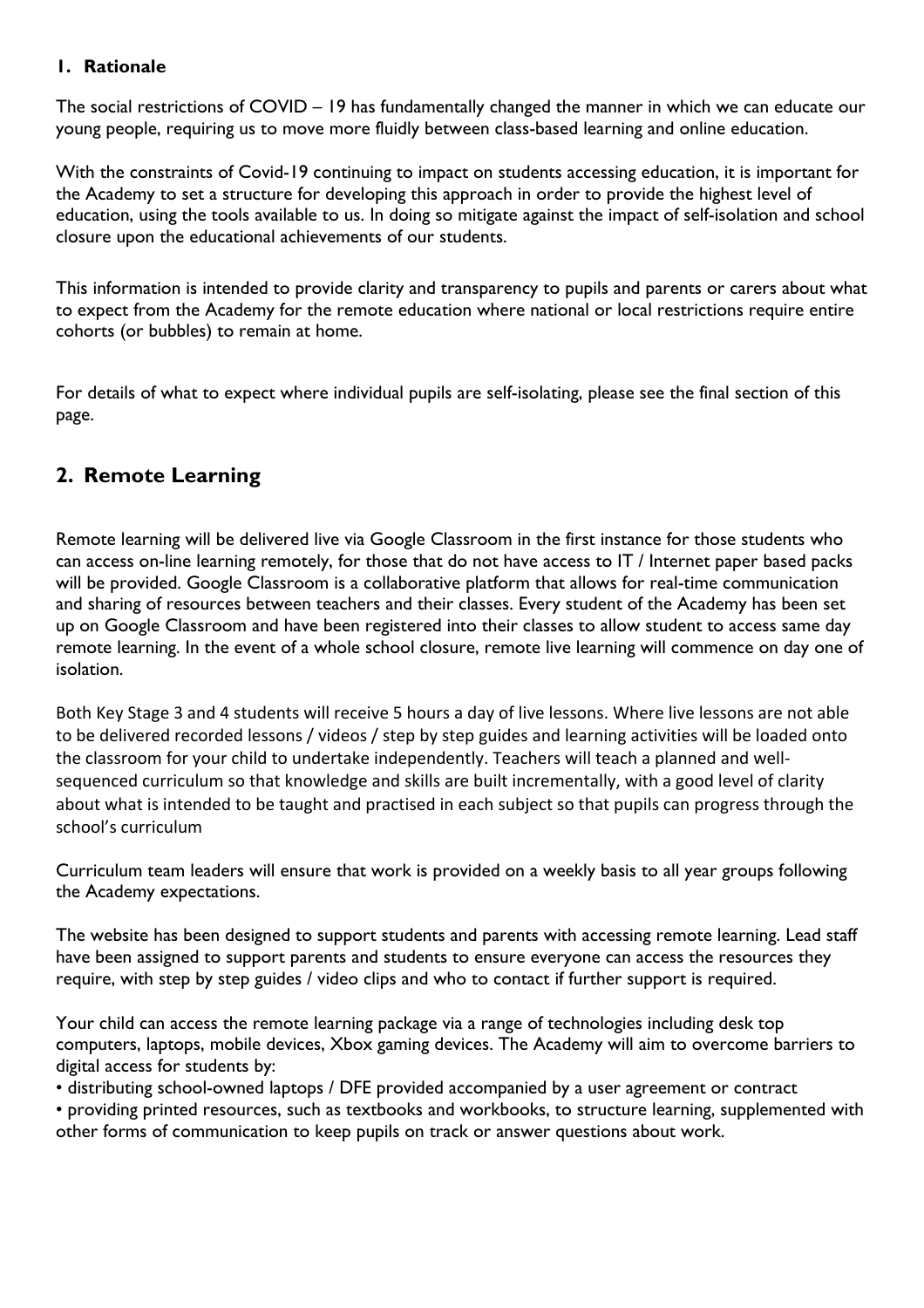We recognise that some pupils with Special Education Needs and Disabilities (SEND) may not be able to access remote education without adult support and the Academy will work with families to deliver an ambitious curriculum appropriate for their level of need.

It may also be that some pupils who have difficulty engaging in remote education may be considered to be vulnerable children, and therefore eligible for a different package of support. This is a decision based on local discretion and the needs of the child and their family, as well as a wide range of other factors. The Academy has a system for checking, daily, whether pupils are engaging with their work, and will work with families to rapidly identify effective solutions where engagement is a concern

The Academy will identify a named senior leader with overarching responsibility for the quality and delivery of remote education, including that provision meets expectations for remote education. At Wingfield Academy, this is Miss Claire Wilkins, Deputy Headteacher.

#### **3. Expectations**

#### **For the Academy:**

- Identify students who do not have access to electronic devices or the Internet
- Provide where possible electronic devices / Internet to support students undertaking learning remotely
- Provide work packs for those students who cannot access or be provided with electronic devices
- Ensure every student can access Google Classrooms, providing bespoke, tailored training on the use of Google Classroom
- Provide CPD for staff on how to deliver live learning, upload learning resources and the expectations for the layout
- Liaise with the SENCO to ensure SEND students are able to access to remote learning
- Provide appropriate 'catch up' intervention for those students who fail to undertake an appropriate level of home learning
- Identify students who have not accessed remote learning, send a reminder MCAS message to parents and make telephone contact. If engagement does not improve invite students to attend the Academy on a daily basis

#### **For Teachers:**

- Deliver high quality live lessons that model the academy's TLE programme
- Create high quality learning activities to enhance the curriculum offer of the Academy
- Ensure that learning activities set mirror the curriculum delivery of the Academy
- Provide clear step by step instructions to allow every student to undertake remote learning regardless of age or ability
- Provide home learning on a weekly basis entitled 'This week's home learning' so that it is clear for students which learning to undertake.
- Provide work commensurate to curriculum time allocation e.g. 2hours of curriculum time = 2 hours of remote learning allocation
- Teacher will provide home learning in the form of:
	- o Live lessons which can incorporate:
		- Quizzes
		- Comprehension
		- Literacy development reading, comprehension, spelling
		- Consolidation / retrieval of previous learning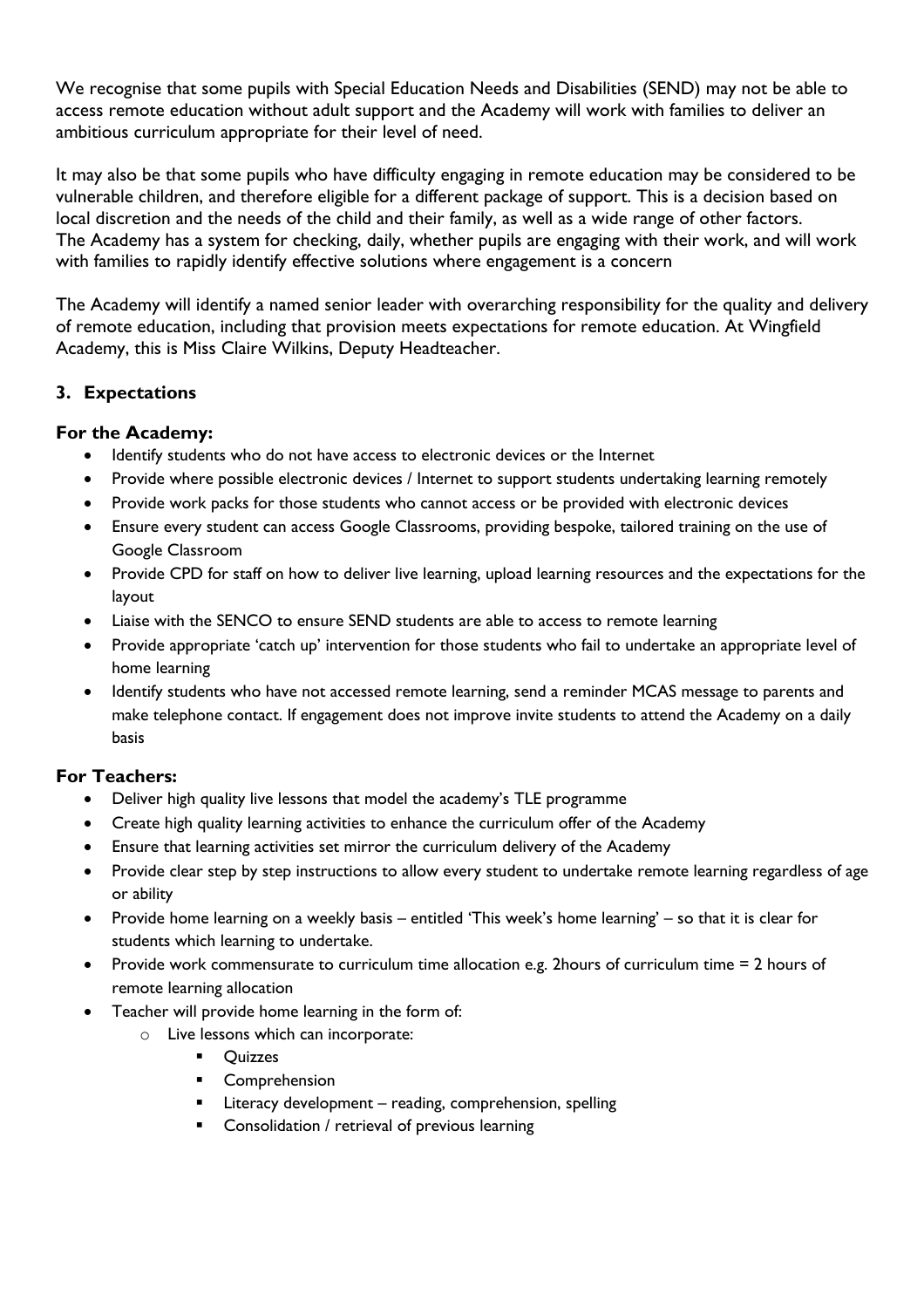- New content lesson resources and questions / independent learning activities
- **E** Hegarty Maths
- § Seneca learning
- Phonics practice (bespoke group)
- Use of programmes such as Oak Academy, BBC Bitesize
- § Careers / wider curriculum enhancement such as virtual tours etc

#### **For students:**

- Students will log into Google Classroom every day, following their school timetable. This means that students should access the live classrooms of the lessons they have on the specified day.
- For those students who do not have access to electronic devices or the Internet, paper based learning packs will be provided. It is the expectation that students follow their timetable, completing the work provided in the packs.
- Students are expected to up-hold the same standards of work as if they were in the building.
- Students are to ensure full engagement with the tasks set, including the submission of any required work by the deadline allotted.

#### **For parents:**

- Parents are expected to support their child(ren) in the completion of their remote learning by providing access to an electronic device / internet at regular times.
- Parents are expected to ensure that their child has a quiet space to work (where possible)
- Parents are expected to use the Academy website to help support their child accessing and returning work via Google Classroom.
- If there are any concerns, parents are expected to contact the Academy to allow us to support them effectively
- Parents are expected to support the Academy in their child's attendance at 'Catch up'

#### **4. Special educational needs**

For pupils with SEND, their teachers are best-placed to know how the pupil's needs can be most effectively met to ensure they continue to make progress even if they are not able to be in school due to self-isolating. The requirement for schools to use their best endeavours to secure the special educational provision called for by the pupils' special educational needs remains in place. The Academy will work collaboratively with families, putting in place reasonable adjustments as necessary, so that pupils with SEND can successfully access remote education alongside their peers. Where a pupil has provision specified within their EHC plan, it remains the duty of the local authority and any health bodies to secure or arrange the delivery of this in the setting that the plan names. However, there may be times when it becomes very difficult to do so, for example, if they are selfisolating. In this situation, decisions on how provision can be delivered will be informed by relevant considerations including, for example, the types of services that the pupil can access remotely, for example, online teaching and remote sessions with different types of therapists. These decisions will be considered on a case by case basis, avoiding a one size fits all approach.

#### **5. Vulnerable children**

Where individuals who are self-isolating are within our definition of vulnerable, the school has put systems in place to keep in regular contact with them. When a vulnerable child is asked to self-isolate, school will notify their social worker (if they have one). School leaders will then agree with the social worker the best way to maintain contact and offer support to the vulnerable child or young person. Schools will also have in place procedures to check if a vulnerable child is able to access remote education support, to support them to access it (as far as possible) and to regularly check if they are doing so.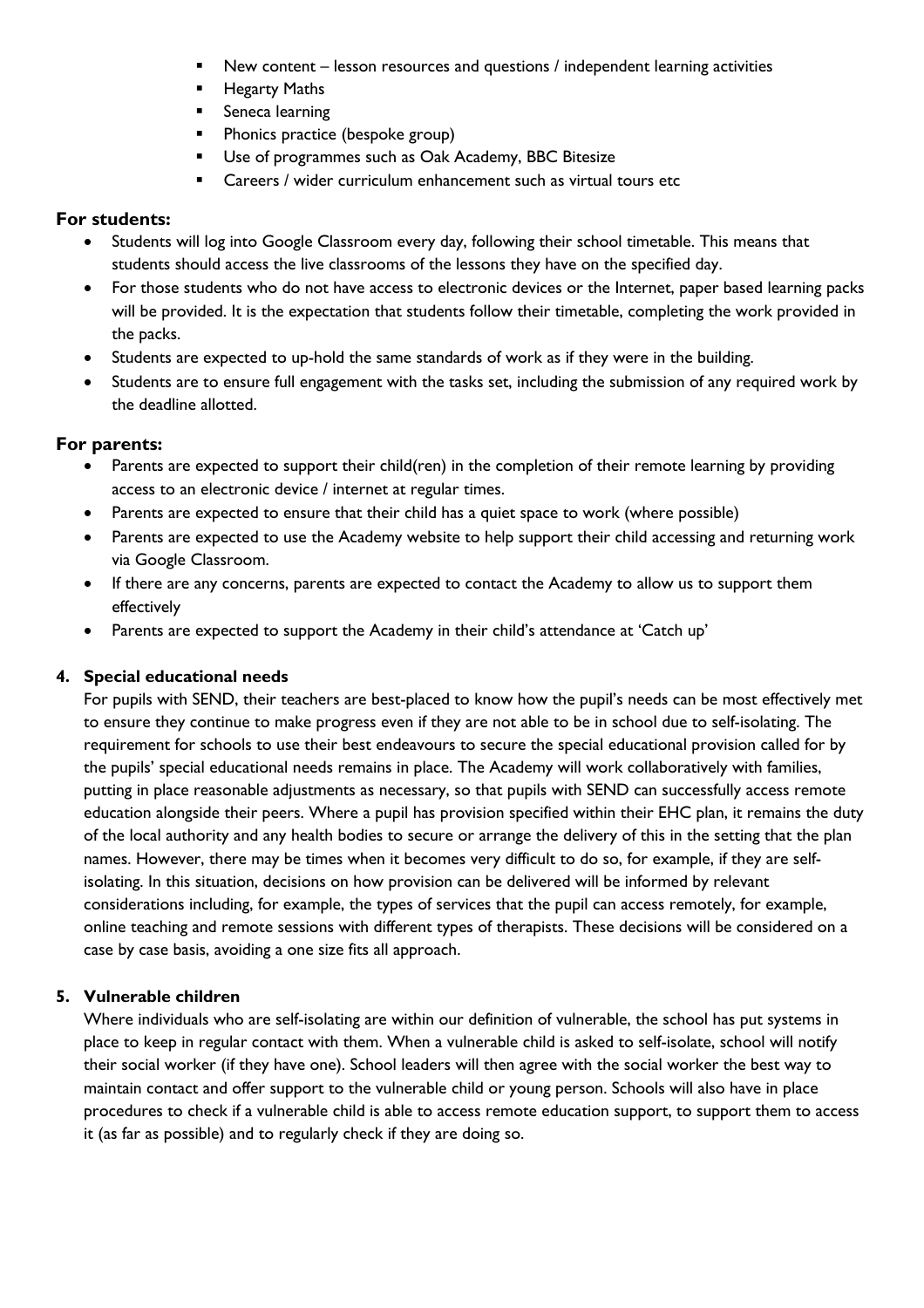#### **6. Teacher self-isolation**

Where a teacher is required to self-isolate, wherever possible the subject teacher (who is isolating) will deliver the lesson via a live stream and teach in much the same way as they would if they were present in the Academy. Where this is not possible, teachers will set work in line with the curriculum expectations. The member of staff supporting the lesson will undertake 'cover' to ensure that students do not fall behind.

#### **7. Student self-isolation**

Where a student is required to self-isolate because of them testing positive, students will access learning via a live stream within their Google Classroom, where this is not possible, work will be set via Google Classroom. If well enough, students will be expected to log into their live classrooms on a daily basis, follow their timetable and complete the learning set for that day / week.

Where students fail to undertake appropriate levels of work (if well enough) the Academy will provide a 'catch up' provision on their return to the Academy.

#### **8. Quality assurance**

Regular quality assurance will be undertaken on the quality of live learning, work being set and the quality of the work being returned by students. Lead professionals will assess the work set, hold discussions with curriculum team leaders and individual staff members to ensure remote provision is of a high quality and meets the needs of all learners. Where work falls below the expected level, there will be an expectation that this is improved following feedback from the team.

Lead professionals will report directly to the deputy Headteacher to share the quality and consistency of blended learning across the Academy

#### **9. Tracking and monitoring completion**

On a daily basis a report will identify those students who have not accessed live learning on a lesson by lesson basis. If students have failed to access remote learning the following will be processed:

- MCAS message sent to parents to remind them of the expectations around the completion of Google Classroom.
- Daily contact with parents to inform of missing session via a Pastoral leader

#### **10.Returning work to the Academy**

Students are expected to return completed work via the Google Classroom platform, unless they have undertaken remote learning using paper packs. If this is the case, students are expected to bring their completed learning back into the Academy upon their return.

#### **11. Assessment and Feedback**

The Academy will endeavour to provide feedback to students via regular communication through Google Classroom. Teachers will respond to student requests for support via email or where appropriate via a telephone conversation to support active engagement with remote learning.